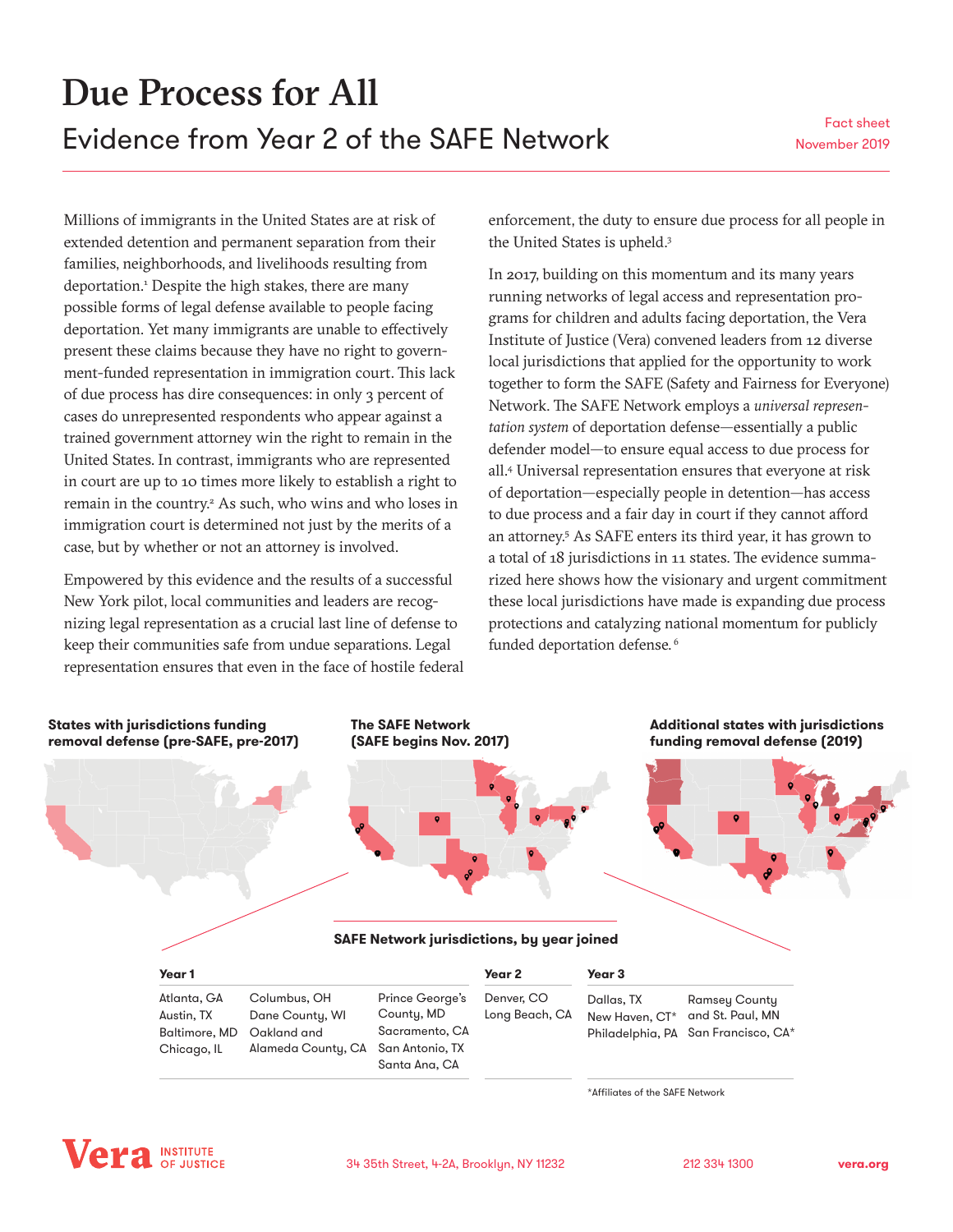# <span id="page-1-0"></span>Leveling the playing field

The SAFE network's universal representation approach ensures that everyone has an equal chance of being represented by an attorney, regardless of their background.

- > In its first two years, the **SAFE network has represented 744 clients,** leveling the playing field for immigrants who otherwise would have gone to court alone.
- > Although most people in immigration court and detention—and the majority of SAFE clients—are from Mexico and the three Northern Triangle countries (El Salvador, Guatemala, and Honduras), SAFE's 744 clients hail from 53 countries and speak 30 languages. Universal representation helps ensure that language barriers do not present an impediment to a fair day in court and that people from diverse backgrounds are equally eligible for representation.

### SAFE clients as community members

SAFE clients and their families are part of the fabric of their communities in the United States. Representation through SAFE therefore has radiating impacts that extend to these same families and communities.

- > **SAFE clients have been in the United States an average of 14 years,** and nearly a quarter of them have lived in the country for more than 20 years. For clients with lawful permanent residence (LPR), 96 percent have been in the United States past the five-year mark that triggers eligibility for citizenship for people who have this status.[7](#page-3-0)
- > SAFE clients are **parents of 693 children under the age of 18** living in the United States, the vast majority of whom (82 percent) are U.S. citizens.
- > The 744 people represented through SAFE are **part of households that include at least 992 immediate nuclear family members** (299 spouses and 693 children under the age of 18) living in the United States.
- > SAFE clients have a total of 69 *derivative beneficiaries*—a term for family members, usually children and spouses, whose own immigration cases hinge on the outcome of the SAFE client's case. The legal outcomes of SAFE cases therefore have a magnifying effect,

impacting the legal status (where applicable) of clients' immediate family members.

> Adults represented by SAFE **participate in the workforce at rates consistent with nationwide averages:** 61 percent of SAFE clients have been employed within the past 12 months as compared to 63 percent of people nationwide.<sup>[8](#page-3-0)</sup> Seventy-seven percent of clients with families are the "breadwinners," responsible for at least half of their family's income.

#### SAFE represents many clients who are confronting vulnerabilities beyond their precarious immigration status.

- > Eighty-five percent of all SAFE cases began while the client was in detention.
- > **Many SAFE clients first came to the United States as children or young adults.** Sixty-nine percent of clients arrived before their 25th birthday and nearly 40 percent of all clients were 18 or younger when they arrived.
- Attorneys ask clients about past victimization in assessing their eligibility for forms of protection in the United States. In this context, **27 percent of SAFE clients recounted being victims of crimes, domestic or intimate partner violence, or human trafficking during their lifetime.** For women and people who identify as gender-expansive, the statistics are even more stark: 42 percent of women and 100 percent of people who are nonbinary report having been victimized.

## The road to freedom

Representation through SAFE helps people secure freedom and return to their families and communities while continuing to appear for their hearings in immigration court.

- > Over the first two years of the program, **43 percent of clients whose cases began in detention have been released from custody,** either on bond or at the conclusion of their legal cases.
- > **Although immigration proceedings are civil—not criminal—matters, people in immigration court face steep costs to obtain release from custody, even if granted bond.** Immigration court bonds are determined arbitrarily, without clear guidelines or regard for a client's income. For SAFE clients granted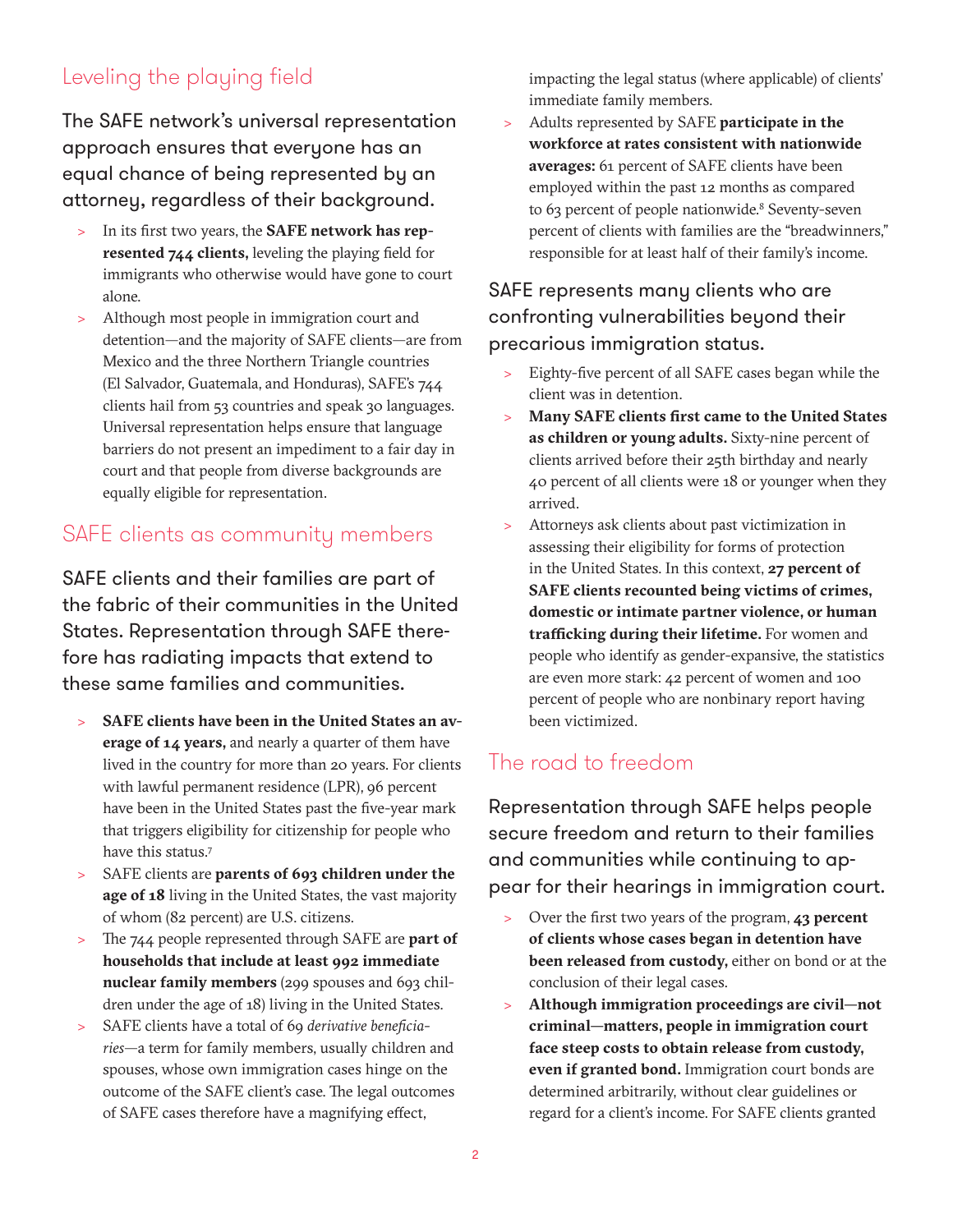<span id="page-2-0"></span>bond, the average bond amount was \$6,788, although bonds were set as high as \$100,000. Nearly 20 percent of SAFE clients who were granted bond were required to pay \$10,000 or more to be released from detention. This means that, on average, **clients are expected to pay more than one-fifth of their annual household incomes in exchange for the right to fight their cases from outside of custody.**[9](#page-3-0) Twelve percent of those granted bond remain detained and unable to pay the bond amount.

- > Although bond amounts are extraordinarily high, many SAFE jurisdictions have bond funds to help raise money to cover these costs for clients who are unable to pay the bond themselves. This explains the high rates of release on bond despite the financial burden.
- > **Attorneys also help clients receive lower bonds.** Among SAFE clients who were granted bond, 74 percent were granted either a bond when one had not originally been set or a lower bond amount after the attorney's intervention.
- > **Attorneys support continued appearance in court.** Ninety-eight percent of SAFE clients released from custody have continued to appear for their scheduled court hearings, underscoring the senselessness of civil detention, particularly for those who have legal counsel.

## The impact of due process on case outcomes

Zealous representation brings due process and fairness to clients facing a system that is often unbalanced and unjust. Representation ensures that clients have a chance to advance a defense and that an immigration judge can evaluate the merits of their cases. The end result of the legal case—whether the client wins the right to remain in the United States or is deported—is just one of many important factors in measuring the impact of programs like SAFE.

To date, 40 percent of SAFE cases have completed **in immigration court (300 of 744).** Though the

immigration court backlog has now surpassed one million cases, cases involving people who are detained move more quickly[.10](#page-3-0)

- > **Thirty-five percent of the completed SAFE cases have achieved outcomes that allow the client to remain in the United States.** (Among those clients, 74 percent were granted legal relief while the others had their cases terminated or closed for other procedural reasons that are often the result of a lawyer's intervention.)<sup>[11](#page-3-0)</sup> Although it is too soon to estimate the "win" rate for all SAFE clients, these preliminary outcomes already far surpass those of unrepresented people nationwide.<sup>[12](#page-3-0)</sup>
- Although the SAFE Network follows a universal representation model that accepts all cases without regard to the merits of the case, most SAFE clients (64 percent) have pursued some defense against deportation, known as legal relief, through motions or applications. **More than two-thirds of these clients (67 percent) are pursuing protection-based claims such as asylum.**

### Conclusion

As the data shows, universal representation programs like SAFE are a critical last line of defense and are needed now more than ever before. Detention and deportation disrupt families and communities. Although representation cannot entirely repair the significant harms inflicted by these systems, it can play a key role in reducing these harms and delivering due process. In the face of a daunting and often dehumanizing legal system, the SAFE Network centers values of fairness and dignity while preserving the fundamental right to due process under the law.